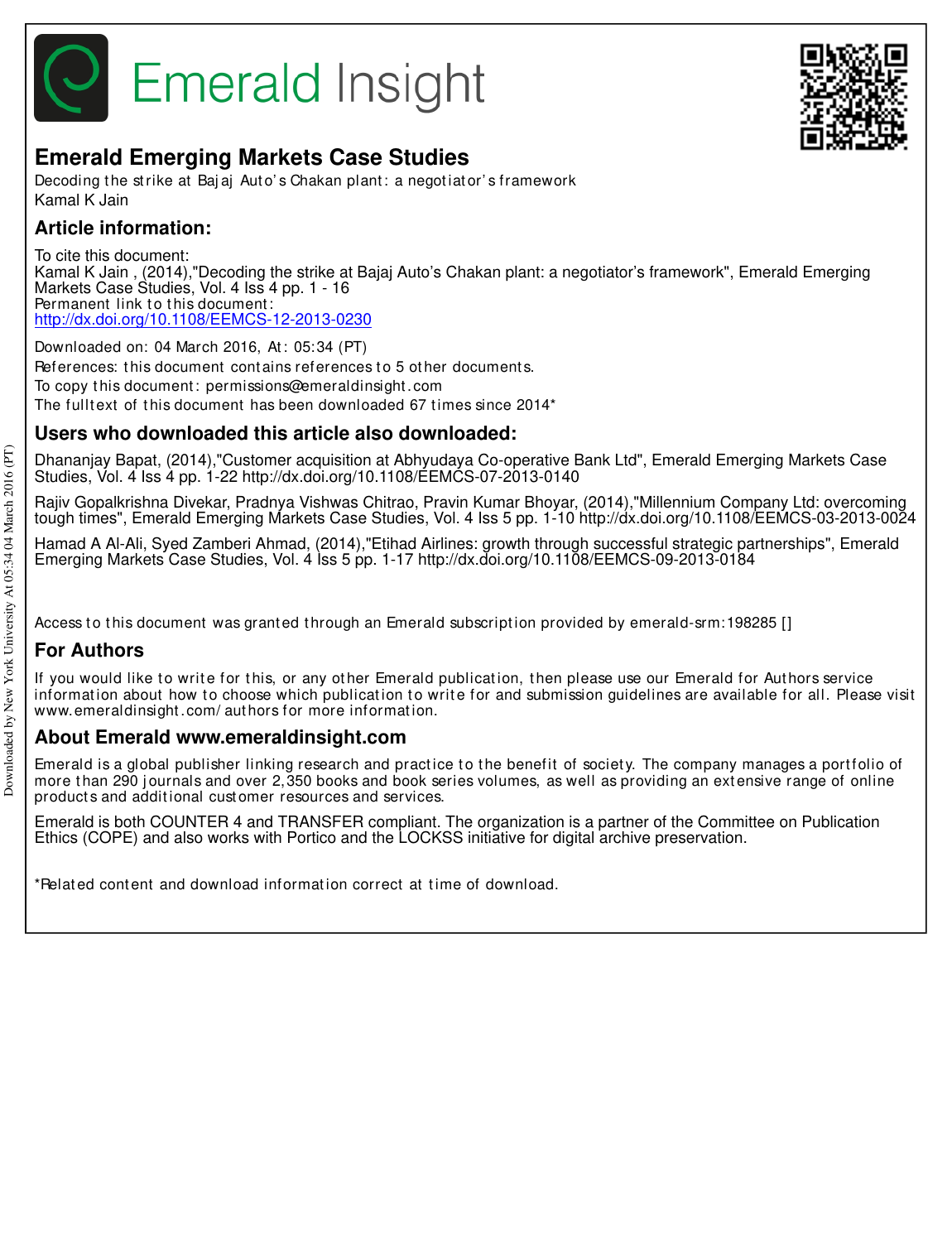# Decoding the strike at Bajaj Auto's Chakan plant: a negotiator's framework

## Kamal K. Jain

Kamal K. Jain is a Professor at OB&HR, Indian Institute of Management Indore, India.

The contribution of Stuti Saxena, former Academic Associate, IIM, Indore, for developing the case and Akancha Srivastava, Academic Associate, IIM, Indore, for developing the teaching note is acknowledged.

Disclaimer. This case is written solely for educational purposes and is not intended to represent successful or unsuccessful managerial decision making. The author/s may have disguised names; financial and other recognizable information to protect confidentiality.

Strategically located in the Pune district in India, connecting major cities in the Maharashtra region, Chakan has evolved into a major automobile hub, thanks to it being promoted to a Special Economic Zone (SEZ) by the state. Chakan boasts automobile production units for transnational companies including Volkswagen and Daimler-Benz in addition to India Inc. giants such as Mahindra & Mahindra, Tata Motors and Bajaj Auto. The present case outlines a sequence of events in the wake of collective bargaining between the union and the management of Bajaj Auto for settling the issue of wage revision.

Because no agreement could be reached between both the parties, the workers' union called for a strike, the first in plants' 16 years of existence. Bajaj Auto is India's second-largest motorcycle manufacturer, and has manufacturing plants at Chakan (Pune, Maharashtra), Pantnagar (Uttrakhand) and Waluj (Aurangabad, Maharashtra). The Chakan plant, set up in 1999, has an installed capacity of over 3,000 units a day. As of 31 March 2013, the Chakan plant had the capacity to produce 1.2 million units per year of motorcycles (Exhibit 1), including the Pulsar, Avenger, Ninja and KTM brands, and there were approximately 925 permanent workers and 500 trainees in the plant, as of 30 June 2013.

## Triggers for the strike

There had been cordial relations between the management and the workers since the inception of the plant's establishment. While most automobile companies in the region use contract workers to run their plants, Bajaj Auto followed a policy of not using contract workers. "We realised contract labour does not have the same commitment. So, we decided to hire only permanent workers in the core areas of operations", said Rajiv Bajaj, managing director of Bajaj Auto (Refer Exhibit 2 for a brief profile of Rahul Bajaj, Chairman of Bajaj Group and Rajiv Bajaj, managing director of Bajaj Auto).

However, the company has an "earn while you learn" trainee scheme, under which trainees get the same wages as permanent workers. About half of these trainees are absorbed in the company, depending on their performance and the plant's requirements (Business Standard, 27 August 2013).

While the average salary of a Bajaj Auto worker is INR25,000 per month, a contract worker in the Chakan area can be hired for as little as INR7,000. Bajaj has always ensured, despite it being a two-wheeler manufacturer, that wages at the company are benchmarked with those at larger car companies in the belt, including Tata Motors, Volkswagen and Mahindra & Mahindra. This implies that wages were not the factor which caused the strike at the plant. So then, what was it that triggered the strike at the Chakan plant? "The core issue of the struggle was union busting tactics of the management at the Pantnagar plant", said one of the employees. The action at Chakan may be linked to the developments at the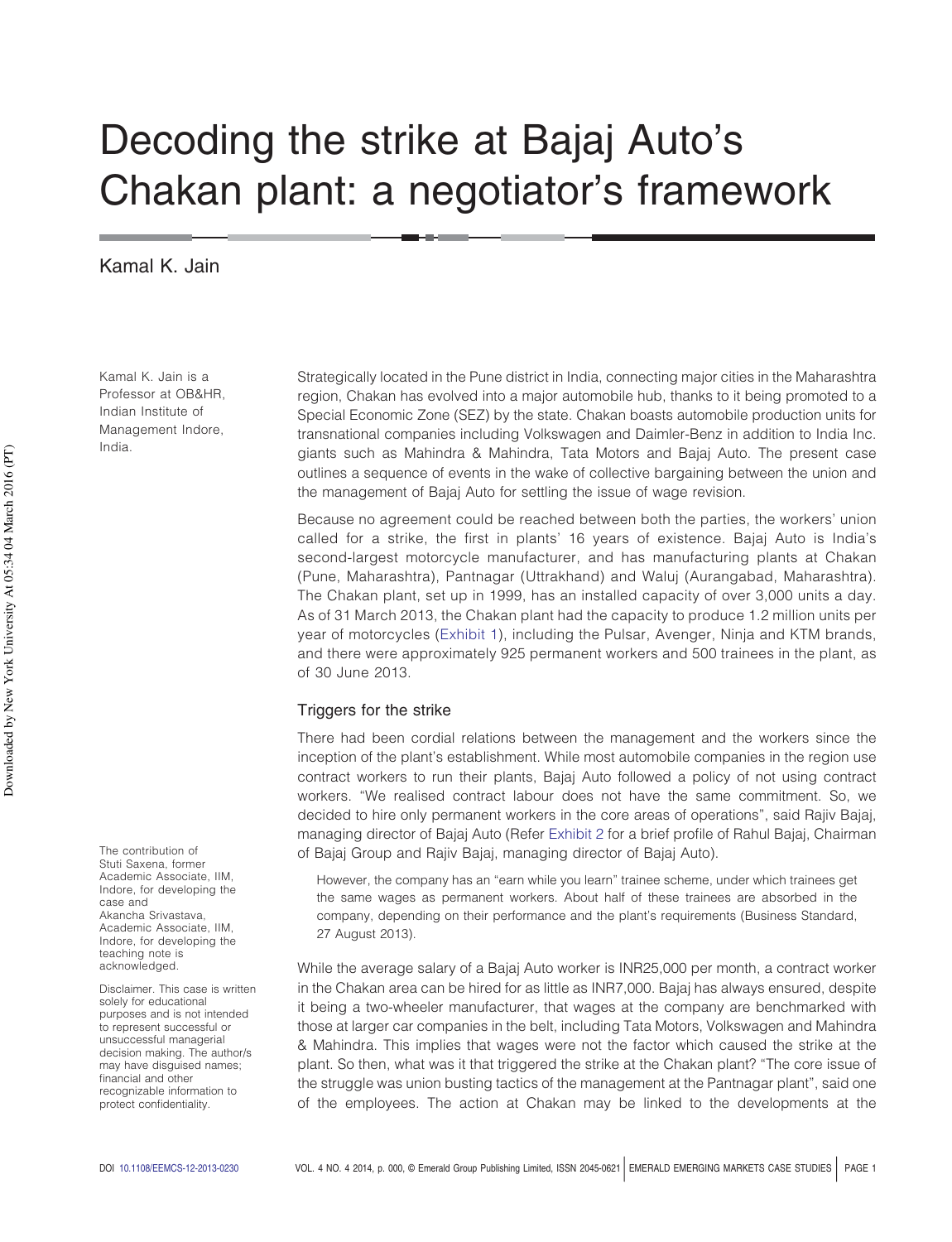Pantnagar plant in Uttarakhand where the workers were deliberately denied from being able to join the Vishwa Kamgar Kalyan Sangathana (VKKS), a recognized employee union at Chakan. The harassment of workers at the Pantnagar plant led to the union at Chakan break the old wage agreement and issue a fresh set of demands. An article in the Financial Express (3 July 2013) gave the details of the origin of deteriorating relationship between management and the union:

According to Dilip Pawar, the President of the VKSS, trouble started for them because they tried to set up the VKSS union at Pantnagar. The Pantnagar plant workers had started an agitation in May 2012 after getting a poor increment. "Some of the (Pantnagar) workers approached VKKS to support their agitation. The workers of Pantnagar knew that it is next to impossible to get union registration in Uttarakhand and, therefore, they requested VKKS for the membership. Considering their situation and request, VKKS gave them membership and the majority of workers from Pantnagar joined VKKS, Pawar said.

The argument of the Bajaj Auto management was that the registration of VKKS was only for Maharashtra and they don't have the right to take up any membership from outside Maharashtra. The VKKS referred this matter to the Nainital High Court. Eventually, an altogether new union came up at Pantnagar and a new agreement was signed between them and the Bajaj Auto management. However, the formation of a VKKS union at Pantnagar changed the relationship between the Bajaj Auto management and the workers at the Chakan plant.

In a statement (HResonance, 30 June 2013) issued by VKKS, the reasons for vitiating environment were highlighted, "It seems that to take the revenge of the Pantnagar episode, management started harassment at the Chakan plant. Therefore, they decided to vitiate the atmosphere at Chakan. Before the Pantnagar episode the relationship at Chakan was normal. In short, the relationship at Chakan got totally disturbed due to WRONG, UNFAIR and ILLEGAL behaviour of the management. The management always compelled us to refer most of the issues to court of law instead of resolving the same through discussions.

From June 2012 (after the Pantnagar episode), the management started various disciplinary actions as given below in Table I.

This lack of trust resulted in both parties engaging in a volley of charges and countercharges. The union believed that the workers at Chakan were given impossible targets and their failure to fulfil them resulted in the issuance of warning letters, show cause notices and suspension orders by the management. The management accused the workers of adopting "go slow" tactics since October 2012, which had resulted in a decline in production by 30-35 per cent in June the following year. However, the VKKS representative disagreed and alleged that it was a ploy by the management to denigrate the workers and that it was owing to the decrement in demand that production had been slowed down.

Their demand for a scientific time study based on International Labor Organization (ILO) norms was not accepted by the company. This was followed by a failure to review the

| <b>Table I</b> Disciplinary cases |                                                                                                                                        |     |
|-----------------------------------|----------------------------------------------------------------------------------------------------------------------------------------|-----|
| Serial number                     | <b>Particulars</b>                                                                                                                     | No. |
|                                   | Suspensions                                                                                                                            | 22  |
| $\overline{c}$                    | Pending enquiry suspension                                                                                                             | 8   |
| 3                                 | Show cause notice and enquiry                                                                                                          |     |
| $\overline{4}$                    | Domestic enquiry                                                                                                                       |     |
| 5                                 | Terminations/dismissals                                                                                                                |     |
|                                   | Source: HResonance, 30 June 2013, available at: http://hrblog.vivekvsp.com/2013/06/bajaj-auto-<br>strike-statement-of-vishwa_5473.html |     |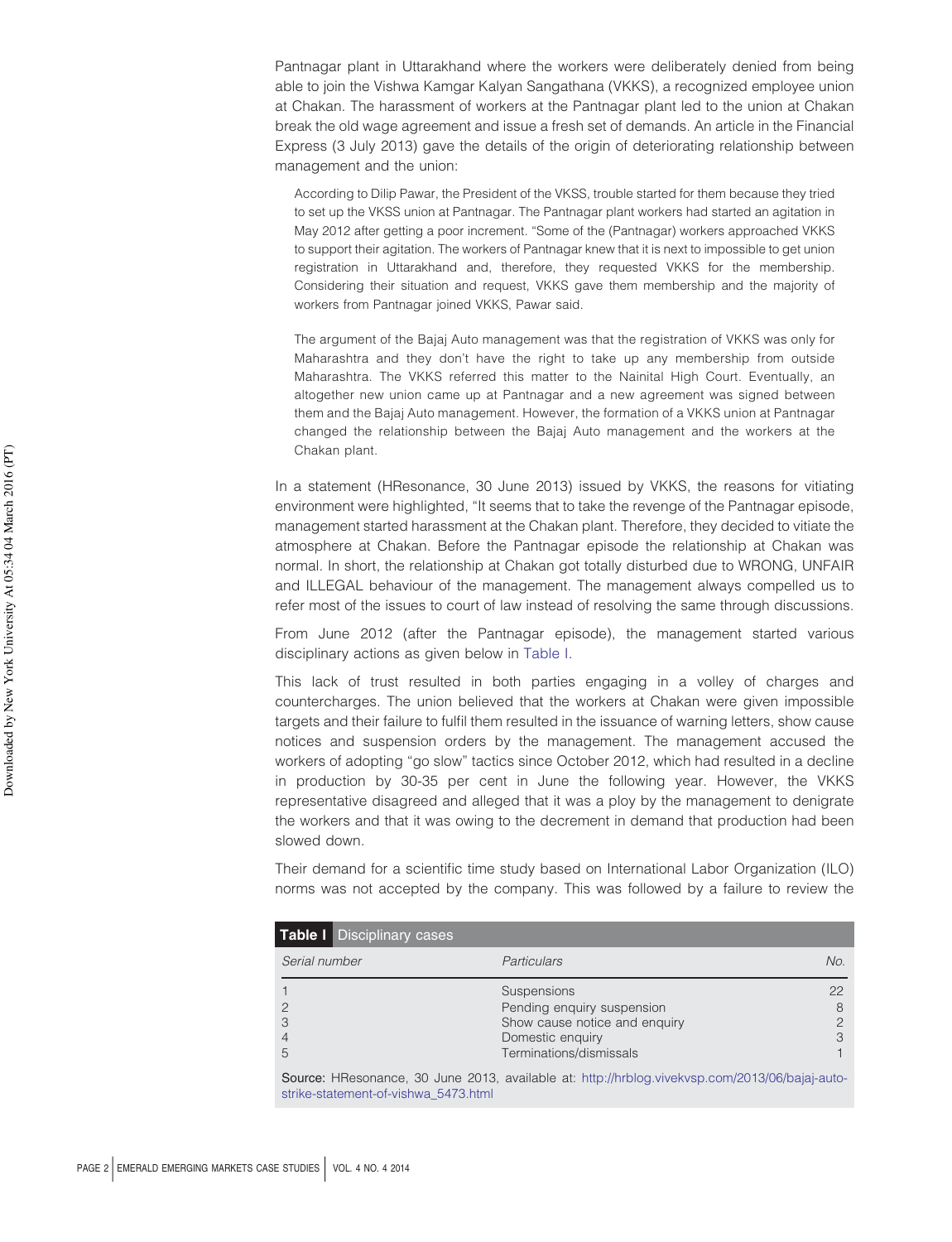increment as per the settlement dated May 2010, so they terminated the long-term settlement and stopped work from 25 June 2013.

Basic objective of the Bajaj Management is to demolish the union. They did not like the fact that Chakan workers and Pantnagar workers joined the union. They succeeded at Pantnagar by paying heavy price and now trying to adopt same strategy at Chakan said Mr Pawar.

#### Unfolding of events

#### Scenario at the Chakan plant before formation of the union

In the same VKKS statement it was observed:

In early days management had given promises and lot of dreams to the employees and created hopes for better future. But over a period of time employees understood and experienced that management ditched them by giving false hopes and assurances. Employees started experiencing exactly opposite what was committed to them by the management.

Issues such as strict regimentation on the factory floor were one of the many complaints by workers. One of the complaints repeated by many workers who wished to remain anonymous was the lack of enough relievers on the assembly line.

For every 72 people, you need seven relievers, to take over from time to time, so that we can at least go to the toilet or drink water. At Bajaj, there are only three relievers for per cluster of 72 workers, Pradeep Khade, a 52-year-old worker, said at a meeting organized by VKKS (The Hindu, 11 August 2013).

## Formation of the union at the Chakan plant

Because of the adamant and suppressive attitude of the management mentioned above, the workers at the Chakan plant decided to form a union, in January 2010.

There was tremendous fear among the workers in terms of formation of union but at the same time harassment of the management was at its peak level and hence they decided to join VKKS which was the recognized union under Maharashtra Recognition of Trade Unions (MRTU) for Akurdi Plant, said one of the employees on the condition of anonymity.

In due course, VKKS got official recognition under MRTU for the Chakan plant.

The First General Body Meeting of the Union was held on 26 January 2010, and VKKS has been officially recognized by the management ever since. The issues were discussed in a peaceful manner and the first collective bargaining settlement was signed on 21 May 2010 to be upheld for nine years. This included that a periodic wage revision would be done triennially and, although the next revision was due in March 2013, the union started pushing for its revised demands as early as July 2012. Nine meetings were held between the company officials and the representatives of the union at Chakan, between September 2012 and June 2013, with no resolutions for any of the conflicts.

VKKS terminated the agreement on 9 March 2013, even though the validity of the prevalent agreement had not lapsed.

According to the State Labour Department, workers demanded an annual hike of INR10,000/ with an additional correction of INR5,000/- apart from benefits of variable dearness allowance. The union had then submitted a separate list of 37 demands which also sought clarity on the company's promotion policy, eligibility for a housing loan of INR5 lakh, education loan of INR2 lakh and marriage loan of INR50,000/-. Union also separately demanded a work study at the site to measure how much production is possible in 480 minutes (HR Magazine, August 2013).

The union made a demand of allotting 500 shares of the company to each worker at INR1/ only (the market price at that time being INR1,900). "I have worked for the company for 30 years. Why should we get into wage negotiation every three years? Give us company shares", said VKKS union leader at the plant (Live Mint, 1 July 2013). A leaflet distributed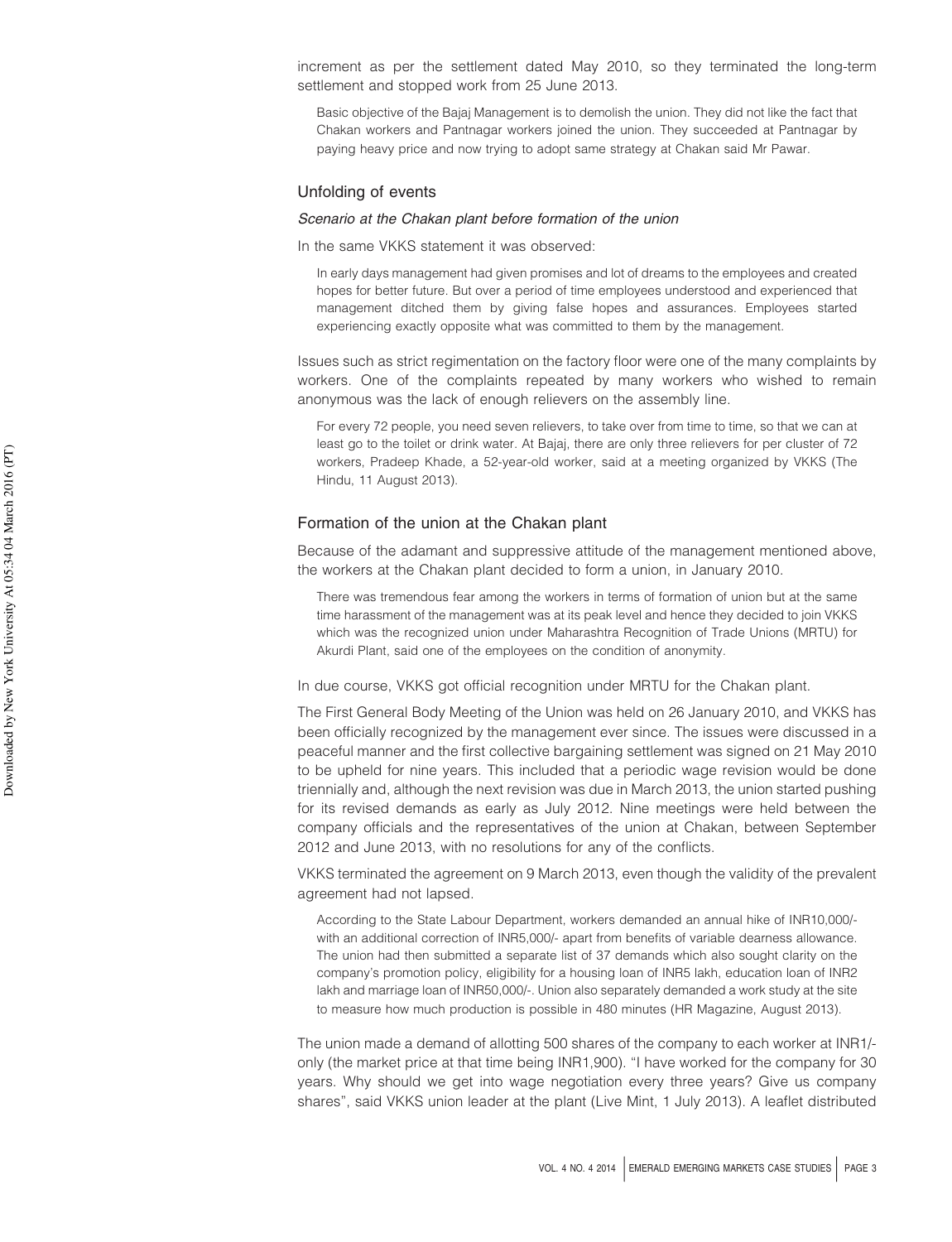by the union expressed the ideological basis for their demand for shares citing the philosophy of Mr. Jamnalal Bajaj, the founder of the company – the recipient of third highest civilian award, the Padma Bhushan – who was known for his philanthropy, trusteeship and belief in good governance. This demand, more than any other, was what was highlighted by the union.

The workers gave a notice for a stoppage of work at the plant from the morning shift of June 28, 2013. The workmen, however, stopped coming to the Chakan plant from June 25, without assigning any reason for this stoppage, BAL said in a filing to the BSE.

Management took matters to the Industrial Labour Court by filing an unfair labour practice complaint against the workers union and declaring the strike illegal but the union avoided taking the notice. In a statement from the Bajaj Auto MD, it was declared that the company would not agree to the demand to allot shares to employees even if the strike went on for 500 days, as even the top management had not been allotted the shares (Financial Express, 19 July 2013), and this put further pressure on workers and union leaders. The management decided not to succumb to the calls of an illegal strike with demands for higher wages. Wage agreements, they maintained, could be looked into only under non-hostile conditions. Meanwhile, 22 employees involved in several activities of indiscipline were suspended by the management.

VKKS, on the other hand, justified their demands, particularly in the allotment of shares by using production numbers and a resultant increase in workers' salary. The union claimed that, although the performance of the company improved drastically, employees' shares in value addition reduced drastically from 31 to 12 per cent. Even among employees, the number of shares allotted to workers was negligible compared to the number allocated to the management staff. Around 1,450 workers were getting an estimated INR300/- per Pulsar, and per worker per Pulsar amounts to 22 PAISA (Re. 0.22). Share Holders & Management Staff get around INR16,700/- per Pulsar, governments get around INR10,000/- per Pulsar and dealers get around INR10,000/- per Pulsar.

The above numbers were often quoted by union officials to get support from their members.

VKKS also started eliciting support from Shramik Ekta Mahasangh, an umbrella organisation of the trade unions.

Demanding an immediate resolution to the 11-day-old agitation by the Chakan plant employees of Bajaj Auto Ltd., an umbrella organisation of trade unions threatened mass stoppage of work in the Chakan and nearby Pimpri-Chinchwad industrial belt. In a letter to the upper labour commissioner of Pune, Shramik Ekta Mahasangh, which claims representation of the 88 trade unions in the region and affiliation to Industrial All (Global) Union of Geneva, has asked the department to intervene in the matter and resolve the crisis. If the Bajaj strike is not sorted out, the agitation may spill over to the entire industrial belt in the vicinity, said the letter (Live Mint, 5 July 2013).

Though the workers' union at Bajaj's Chakan plant received some support from local politicians, such as a few Shiv Sena leaders, and activists, such as Medha Patkar, its key demand of shares for workers, something not seen in any Indian automobile company, didn't strike a chord with national- and state-level politicians. During a recession, a demand for shares and scrapping a wage agreement that offers a 12 per cent salary increase every year cannot win the hearts of workers, said a senior central union leader (Business Standard, 15 August 2013).

The union also approached State Labour Minister Hassan Mushrif to intervene in the matter. Consequently, the state's Chief Labour Commissioner was asked by the minister to intervene and held a three-hour long meeting with the Bajaj Auto management and Chakan plant union in Pune on July 12. However, no agreement could be reached (Business Standard, 27 August 2013).

Meanwhile on July 22, in its hearing on the petition filed by the company to declare the strike illegal, the Pune Labour Court slammed the union body for using delaying tactics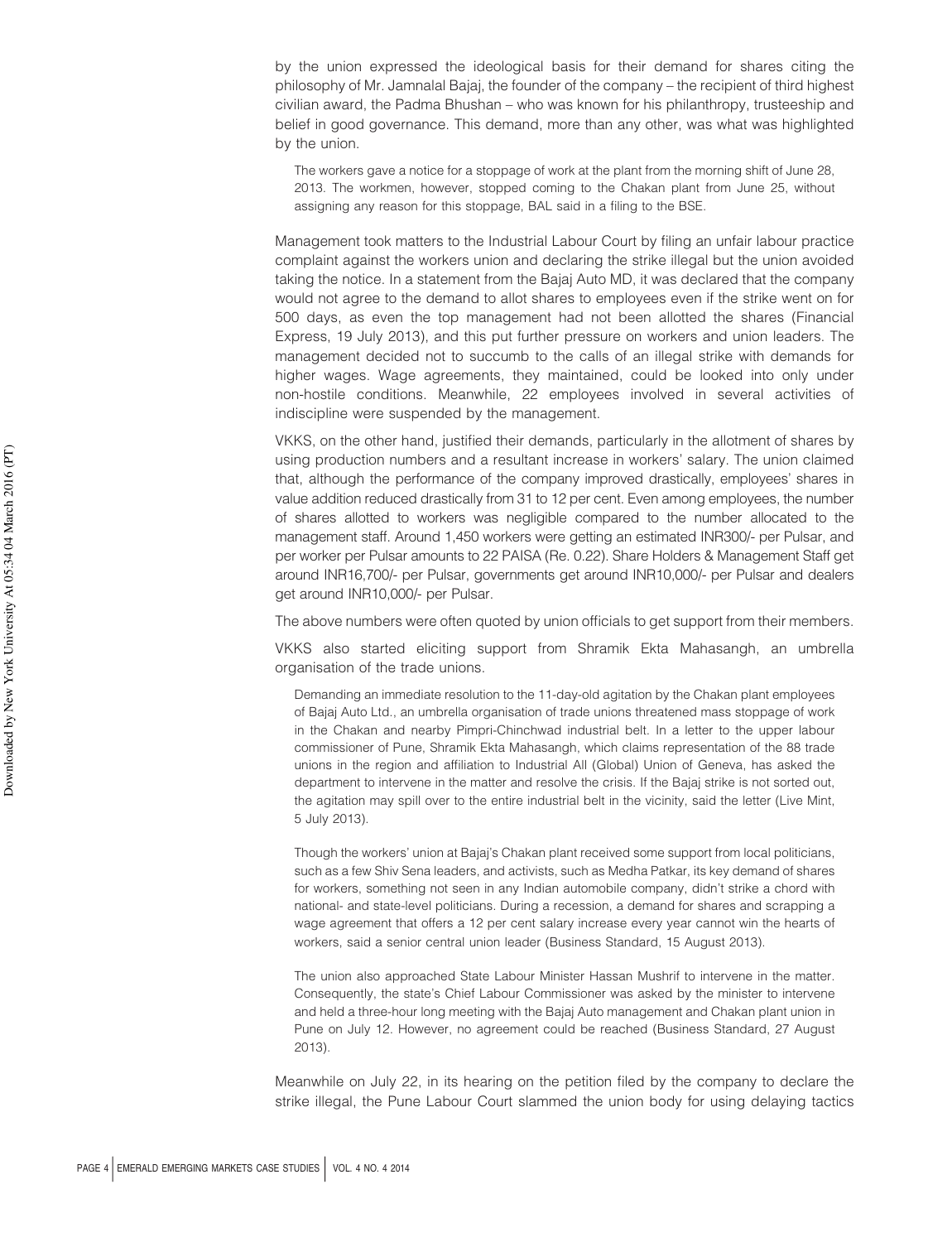(Business Standard, 26 July 2013). The court stated during the hearing that VKKS had not filed any "written submission" in time, neither had it engaged any advocate in the matter. Labour court judge N.S. Kole said in his order,

The company is suffering huge losses due to illegal strike declared by Bajaj Auto. With these contentions applicant pray for rejecting the application and for taking on record the affidavit of his witness.

The court also stated that it seems VKKS was not interested in prosecuting the case and was interested in delaying the same for one or another reasons (Business Standard, 23 July 2013). This was a big blow to the union.

Management started threatening that they would shift the production facilities to other plants. Bajaj Auto has the flexibility to be able to move production out of Chakan to other plants located in Pantnagar and Aurangabad in a short time. The company's management said the process could have up to a month without entailing major costs, as many of the vendors are situated across locations, and this enabled Bajaj to give the ultimatum that it would permanently shift half its production from Chakan to other locations if workers did not return. The management also stated that, once the production shifted to the other plants, the striking workers would be not needed and may have to contend themselves with the benefits under the Voluntary Retirement Scheme (The Hindu, 6 August 2013).

A seven-day ultimatum was issued to this effect. Management kept on extending the deadline to keep pressure on the union. A final deadline of 12 August was announced by the management. However, it was extended by three days as the company was hopeful of finding a solution to end the strike in the extended two days. With no indication of yielding from the management, not enough support from the rank and file of the employees, pressure from suspended employees and of wage losses ultimately resulted into the strike being called off by the workers after 50 days.

The company claimed that the workers called off the stir "unconditionally". However, the union representatives opined that the withdrawal was predominantly owing to the upcoming festive season and that they would continue to push their demands. The union representatives were optimistic that their demands would be met and the issues would be settled amicably without the need to go on strike. The union representatives, however, averred, "With no support from anyone – labour office or other local authorities – we can't fight alone". Nevertheless, for the moment, the workers decided to resume their work (Economic Times, 14 August 2013).

When asked if the union has withdrawn its demands for higher wages or employee stock options, Pawar said: "No, we have not dropped the demands; we will discuss those issues with the management going forward without affecting work immediately". When asked if the workers would go on strike in future if their demands are not met, he said, "That's an option we have but we will discuss the issues with the management without having to resort to it, hopefully" (Economic Times, 14 August 2013).

The management has decided that the cases against the 22 suspended staff would be dealt with objectively and sympathetically, keeping in mind the collective interest of all the stakeholders. The management averred:

On the face of it, it is very unlikely that the majority suspended will return to work. However, we are aware that workers who have lost their pay for over six weeks now, they will obviously not take too kindly to the fact that this was a futile exercise in the first place. Even as the impasse eventually ends in the coming days/weeks, the Bajaj Auto management is only too aware that there is a lot of hard work ahead in forging stronger ties among the workers. Bonds could have been broken during the strike and the top priority is to ensure stability at the workplace (The Hindu Business Line, 4 August 2013).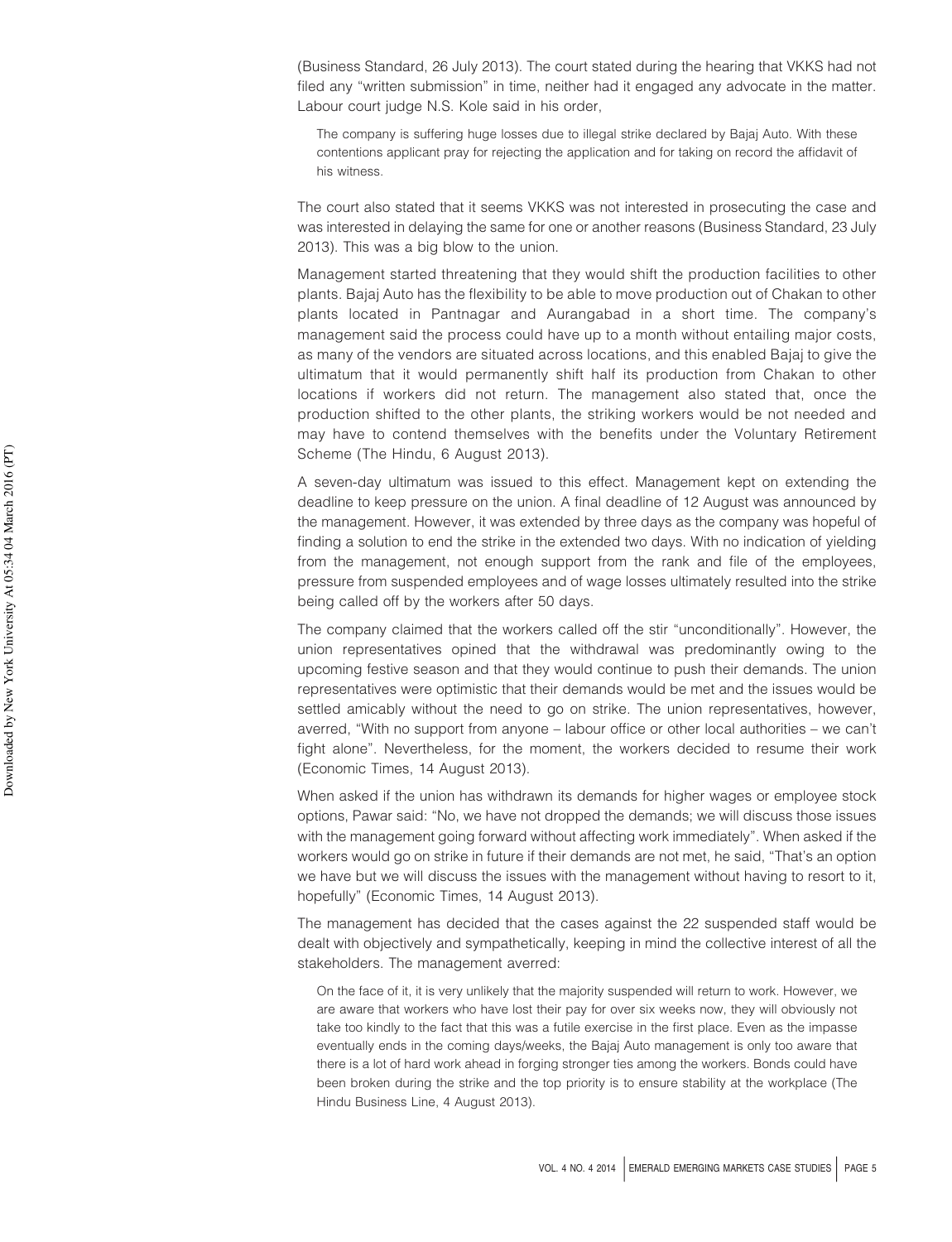Keywords: Negotiation, Collective bargaining

Bearing in mind there was a huge production loss (Bajaj Auto reported a sales decline of -14 per cent y/y at 295,749 units factoring in the strike at Chakan, which accounted for a loss of 20,000 units, sales would have declined by  $-9$  per cent y/y) for the management and a loss of reputation for the union and a lingering culture of distrust – who was the winner in this scenario? Was anyone?

## **References**

French, J.R.P. and Raven, B. (1959), "The bases of social power", in Cartwright, D. and Zander, A., *Group Dynamics*, Harper & Row, New York, NY.

Lewicki, R.J., Saunders, D.M. and Barry, B. (2010), *Negotiation*, Tata McGraw Hill, India.

Sebenius, J.K. (2001), "Six habits of merely effective negotiators", *Harvard Business Review*, April.

Walton, R.E. and McKersie, R.B. (1965), A Behavioral Theory of Labor Negotiations: An Analysis of a *Social Interaction System*, McGraw Hill, New York.

Wheeler, M. (2002), *Negotiation Analysis*, Harvard Business School Publishing, Boston.

## Exhibit 1

Plant wise capacity, as on 31 March, 2013

| Table El                                        |                                      |                        |
|-------------------------------------------------|--------------------------------------|------------------------|
| <b>BAL</b> plant site                           | <b>Vehicles</b>                      | Production             |
| Waluj                                           | <b>Motorcycles</b><br>Three-wheelers | 18,00,000<br>6,00,000  |
| Chakan<br>Pantnagar                             | Motorcycles<br>Motorcycles           | 12,00,000<br>18,00,000 |
| Source: Bajaj Auto Ltd. Annual Report 2012-2013 |                                      |                        |

#### Exhibit 2

#### Rahul Bajaj – Chairman, Bajaj Group

Mr. Rahul Bajaj (born 10 June 1938) is an Indian businessman, politician and philanthropist. He is the chairman of the Indian conglomerate the Bajaj Group and a Member of Parliament. Bajaj comes from the business house started by a Rajasthani Marwadi businessman, Jamnalal Bajaj. He was awarded the third highest civilian award, the Padma Bhushan, in 2001.

## Rajiv Bajaj – Managing Director, Bajaj Auto

Mr. Rajivnayan Rahul Kumar Bajaj graduated first in his class, with distinction, in Mechanical Engineering from the University of Pune in 1988, and then completed his masters in Manufacturing Systems Engineering, with distinction, from the University of Warwick in 1990. He also holds an MBA from Harvard University. He is a post-graduate in management and the holder of an International Certificate for Financial Advisors from the Chartered Insurance Institute, London. He has recently pursued an Executive MBA in International Wealth Management under an exchange program between the University of Geneva in Switzerland and Carnegie Mellon University in Pittsburgh, Pennsylvania in the USA.

He has worked at Bajaj Auto in the areas of Manufacturing and Supply Chain (1990-1995), R&D and Engineering (1995-2000) and Marketing and Sales (2000-2005), and has been its Managing Director since April 2005.

#### Corresponding author

Kamal K. Jain can be contacted at: [kamal@iimidr.ac.in](mailto:kamal@iimidr.ac.in)